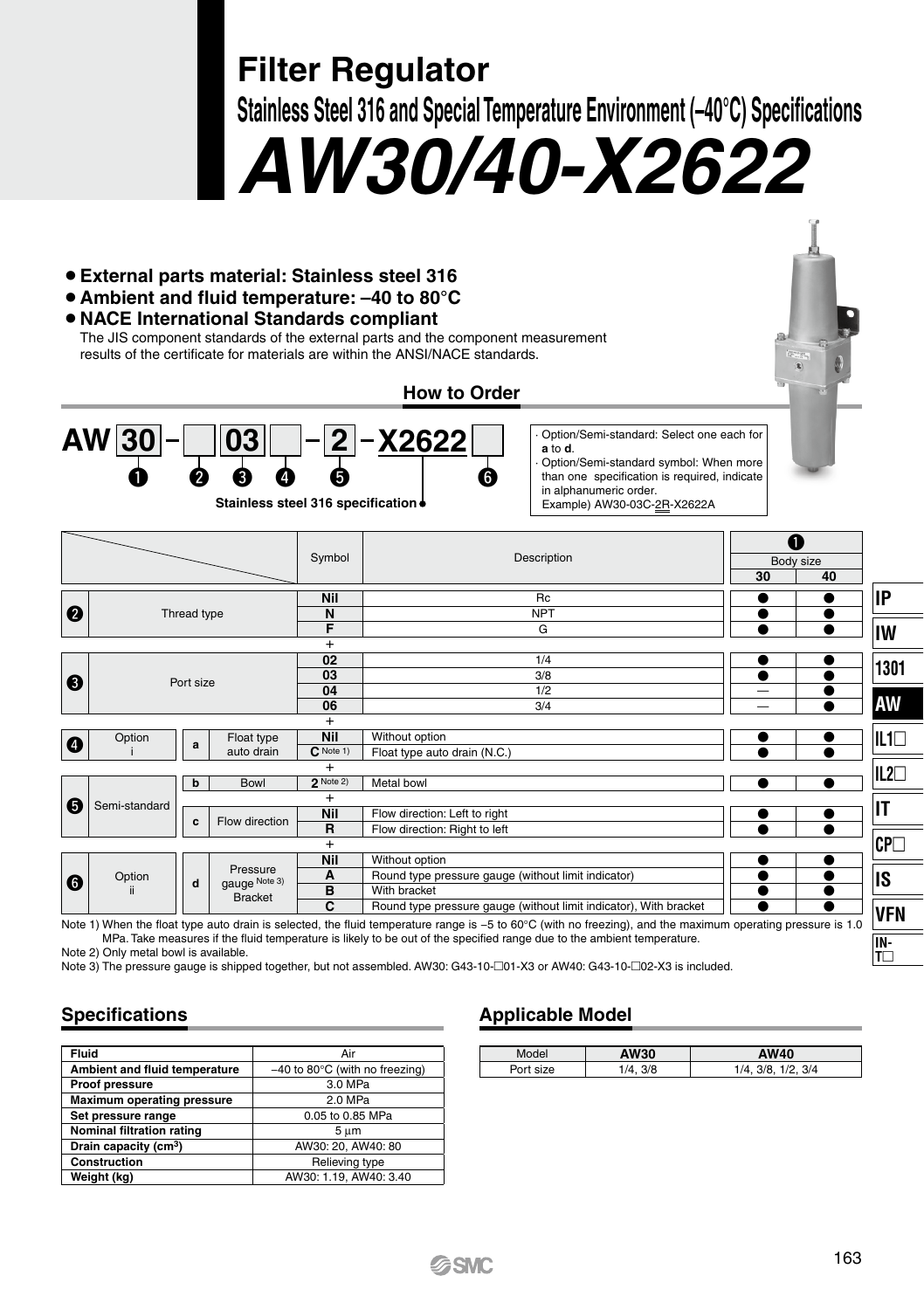# *AW30/40-X2622*

## **Flow Rate Characteristics** (Representative values)

Condition: Inlet pressure 0.7 MPa

#### **AW30-02-2-X2622**



## **Pressure Characteristics** (Representative values)

**AW30-02-2-X2622** 0.25 0.24 0.23 0.22 Outlet pressure (MPa) Outlet pressure (MPa) **Set point** 0.21 0.20 0.19 0.18 0.17 0.16  $0.15$   $\frac{1}{0.2}$ 0.2 0.3 0.4 0.5 0.6 0.7 0.8 0.9 1.0 Inlet pressure (MPa)

**AW40-04-2-X2622**



Conditions: Inlet pressure 0.7 MPa, Outlet pressure 0.2 MPa, Flow rate 20 L/min (ANR)

#### **AW40-04-2-X2622**

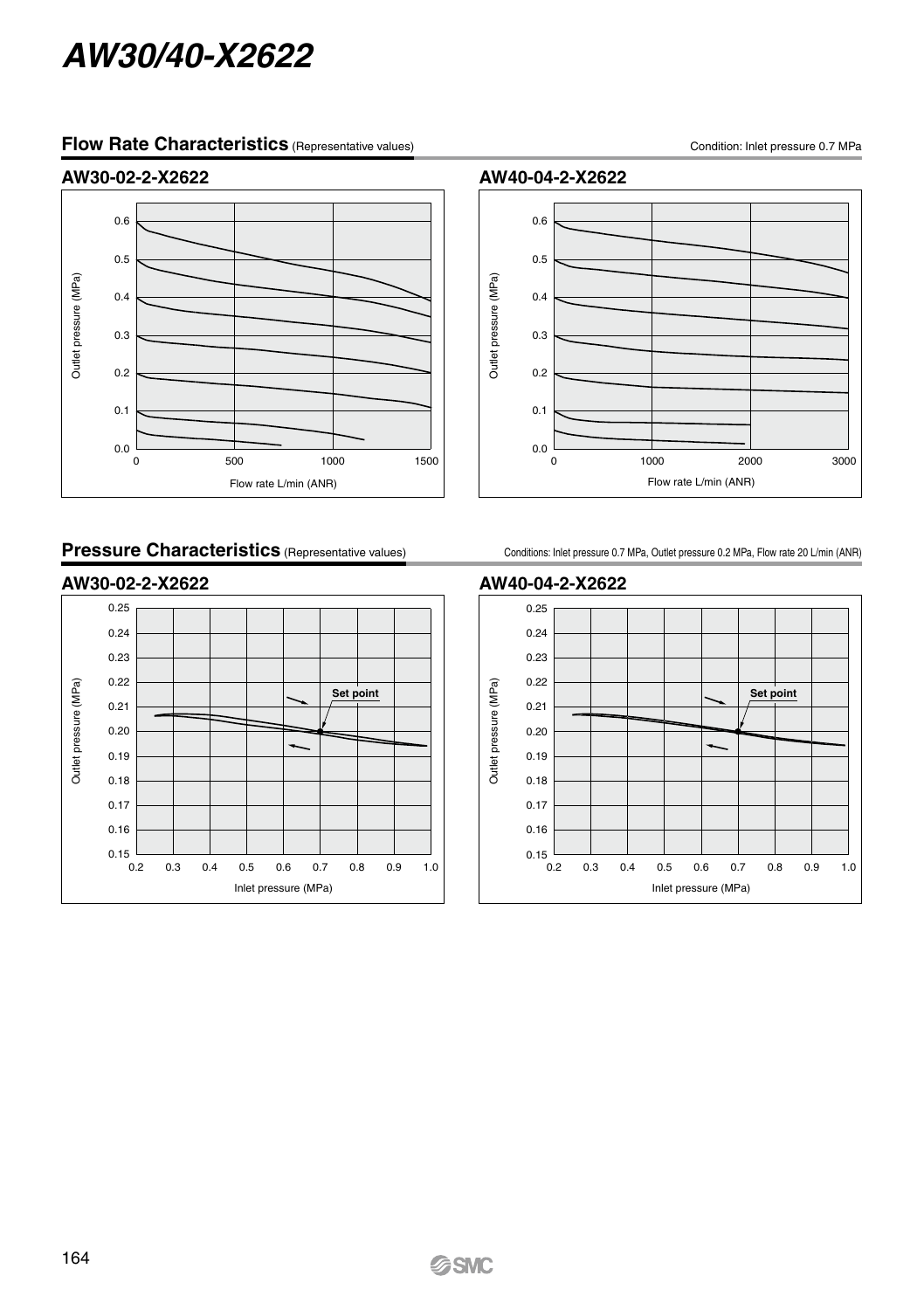# **Filter Regulator Stainless Steel 316 Specification** *AW30/40-X2622*

#### **Construction**



# **With auto drain**  $\overline{\mathbf{14}}$  $\overline{15}$

| IP              |
|-----------------|
| IW              |
| 1301            |
| AW              |
| IL10            |
| $L2\Box$<br>I   |
| IΤ              |
| CP <sub>1</sub> |
| IS              |
| /FN             |
| N-              |
|                 |

#### **Component Parts**

| No.            | Description               | Material                                   |
|----------------|---------------------------|--------------------------------------------|
| 1              | Body                      | SCS14A (Equivalent to Stainless steel 316) |
| $\overline{2}$ | <b>Bonnet</b>             | SCS14A (Equivalent to Stainless steel 316) |
| 3              | Bowl                      | SCS14A (Equivalent to Stainless steel 316) |
| 4              | Pressure adjustment screw | Stainless steel 316L                       |
| 5              | <b>Adjusting spring</b>   | Stainless steel 304                        |
| 6              | Diaphragm                 | CR.                                        |
| 7              | <b>Deflector</b>          | PBT                                        |
| 8              | Valve                     | Stainless steel 316/Low-temperature NBR    |
| 9              | Valve guide               | Stainless steel 316                        |
| 10             | Element                   | Stainless steel 316L                       |
| 11             | Drain cock                | Stainless steel 316                        |
| 12             | O-ring                    | Low-temperature NBR                        |
| 13             | <b>Bracket</b>            | Stainless steel 316                        |
| 14             | Auto drain                | POM/PBT/Foamed phenol/NBR etc.             |
| 15             | Drain guide               | Stainless steel 316                        |
|                |                           |                                            |